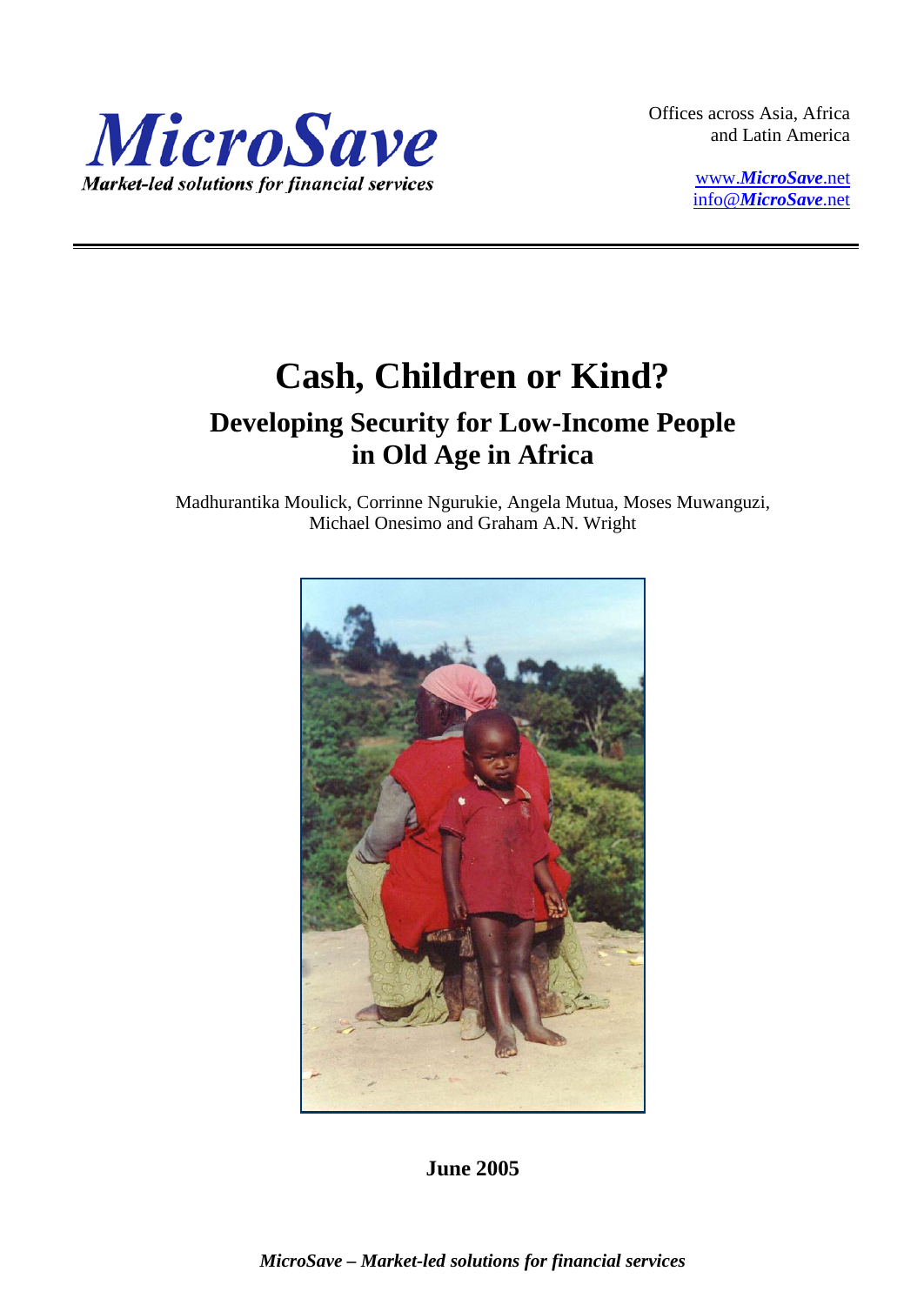# **Cash, Children or Kind?**

## **Developing Security for Low-Income People in Old Age in Africa[1](#page-1-0)**

#### Madhurantika Moulick, Corrinne Ngurukie, Angela Mutua, Moses Muwanguzi, Michael Onesimo and Graham A.N. Wright

#### **Introduction**

Demographic changes are being noted globally as a result of declining fertility rates and rising life expectancy. With an aging world population, both the number and proportion of the aged are on the increase. Presently, two-thirds of the world's older people live in developing countries. By 2050, this will increase to 80 per cent. In terms of numbers, the number of people aged over 60 in the developing world is predicted to rise from 375 million in 2000 to 1,500 million in 2050 (Gorman, 2004).

In sub-Saharan Africa the number of people aged 60 and over, will more than double in the next 30 years, despite the impact of HIV/AIDS on life expectancy at birth (Gorman, 2004). Africa's older population will have increased to 204 million by 2050 from the present 42 million (HelpAge, 2005a) which will make more than one in ten in sub-Saharan Africa to be over 60 (Gorman, 2004).

This growth rate of the elderly population will bring with it economic and social problems the effects of which will be seen at different levels – the individual or, the continent as a whole. This generation of the aged will increasingly face additional crises arising from two fronts: disintegrating social safety nets and from the effects of HIV/AIDS.

While 50% of Africans are living on less than a dollar a day, less than 10% of those in Sub-Saharan Africa are covered by social security (i.e. those who have been employed in the formal sector). Close to 90% are therefore excluded while many of those who are covered receive benefits that fall short of their basic needs (HelpAge International, 2005).

Of the forty nations with the highest rates of HIV/AIDS prevalence in adults, thirty-seven are in Africa (CIA -The World Factbook,). Around 60% of orphans in sub-Saharan Africa live in households headed by grandparents (HelpAge International, May 2005). A study undertaken by WHO on caregivers of orphans and other vulnerable children in Zimbabwe in 2002 found that 71.8% of caregivers were over 60 years, 74.2 % of them women. A major reason for this is the high prevalence of HIV/AIDS in the continent. (HelpAge International, 2005a). In Kenya, of the 1.7 million orphans, 650,000 have lost their parents due to AIDS (HelpAge International, 2005b).

This paper focuses on developing security for low-income people in their old age. The question, which is relevant for this population, is more often - what happens when a person is no longer able to earn money due to old age or infirmity? Or sometimes how does one support oneself after retirement? So, 'old age', a relative concept, has been used in this paper in relation to the regular income earning capacities of people, regardless of age or source of income. The paper dwells on how they prepare/cope with the changing situation and if microfinance has any role to play in securing them during their old age.

#### **Research Methods**

Over 180 respondents participated in focus groups in Kenya, Tanzania and Uganda. The focus groups were driven by a discussion guide and by ranking exercises specifically designed to examine how people prepare/save for old age and which financial services might assist them to do so.

#### **Challenges of Old Age**

People get used to a regular life style during their productive years, and then, with age, comes the time when they cannot support themselves any longer. People lose their direct source of income and have to depend on previous investments, if any, or on their social safety nets.

<span id="page-1-0"></span><sup>&</sup>lt;sup>1</sup> We are most grateful for the assistance we received from Faulu-Kenya, Equity Bank, FINCA-Tz, Pride-Ta and U-Trust. These institutions assisted with the organisation of the focus groups.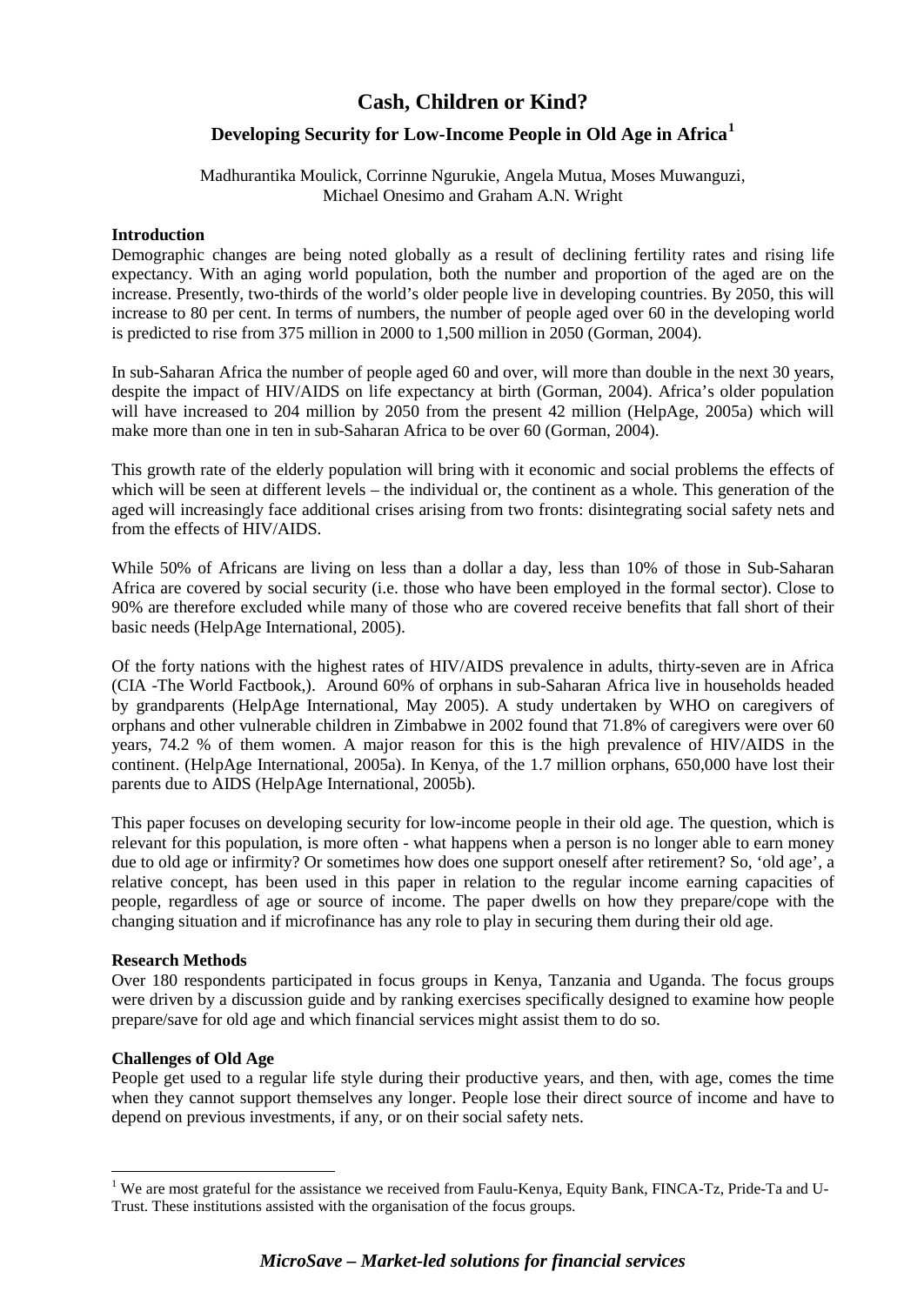#### *Economic:*

*Small regular source of cash:* For most of the respondents, meeting basic needs of food, shelter and clothing is the biggest challenge in old age. The issue is not the high cost of these consumption needs but that of planning which will ensure a small but regular source of cash during old age.

Perhaps unsurprisingly, food is the biggest expense - and old people are reported even to die of hunger. This is more common in urban and / or in the remote arid areas where earning from  $shambas<sup>2</sup>$  $shambas<sup>2</sup>$  $shambas<sup>2</sup>$  is next to impossible. In East Africa, most of the elderly population is found in the rural areas, as those who worked in urban areas prefer to shift upcountry on retirement. This move often gives rise to a need for money to set up a new house or repair an existing one. Age brings in physical weakness and illness, and thus creates substantial expenses. This is because the aged have to travel to urban centres to receive medical care as the rural / remote areas have very poor or no medical facilities. Prevalent diseases include cancer, psychiatric problems, TB, diabetes, stress, blindness or poor sight and heart related problems. Divon Kimondo, a taxi driver in Nairobi says, *"It is not that the poor living upcountry need a lot of money, but they do not save up for even a small amount. People do not worry about the future. Also our income is so less, we spend everything to meet our regular consumption needs".* 

*Mismanagement of funds:* Those people privileged enough to retire with a pension from a company or the government often receive a lump sum. This brings its own dangers. In many cases, lack of knowledge on investments or of business acumen leads to the loss of the whole amount within a very short time. A respondent in Kangari, in Central Province of Kenya said, *"Those who were employed suffer more than business people, the employed are unable to cope … business people are sharper and know how to look for money".*

*Access to credit:* People who retire at 55, or when they reach this age feel that they are still capable of working and may merely want to shift to some work/business that demands less physical labour. As a result they may want credit to start a business but lack the necessary collateral in the form of assets or savings. Epainitus Mwigai, 48, a telephone operator in a small hotel in Nairobi says, *"I will be working for another 7 years. I would want to start a business after that. But from where will I get the money? I have no savings or assets to mortgage as security."*

#### *Social*

*Excess financial costs:* The HIV/AIDS pandemic is shifting much of the responsibility for taking care of children to their grandparents - who themselves are often in old age and have meagre income. "Average life expectancy is 52 years in sub-Saharan Africa, and efforts to increase it and make aging healthier are put at risk by the AIDS pandemic. The extended family has been a very resilient agent of support for the elderly, and studies show that most rural elderly have traditional tasks, such as caring for children, which are mutually beneficial Extended family members, mainly the women, usually care for the elderly. However, AIDS threatens the viability of this system.

Grandparents are often left with few financial resources when their economically active sons and daughters die, but they are compelled to try and act as a complete substitute for the parents in caring for their orphaned grandchildren. Instead of reaching the time they had looked forward to, of being looked after by their children, they are faced with the arduous task all over again of raising children and finding money for clothes, food and school and clinic fees" (Hampson, 2005).

These practices leave many elderly people caring for children of school going age. Meeting educational expenses after retirement is a big challenge. Furthermore, the number of single mothers is high and on the rise, and this adds the financial burden of the grandchildren from unmarried daughters or separated/divorced daughters. James Kijua Maliti working as a housekeeper/cleaner in a hotel in Nairobi says, *"We are ten siblings, my mother, a widow, has to take care of my younger siblings, four of whom are of school going age (but the elder two have dropped out) and now she also has to take care of my sister (19) who came back home last month with two children".* 

<span id="page-2-0"></span><sup>&</sup>lt;sup>2</sup> Very small scale farming usually on land measuring two acres or less that acts a source of supplementary income for rural households.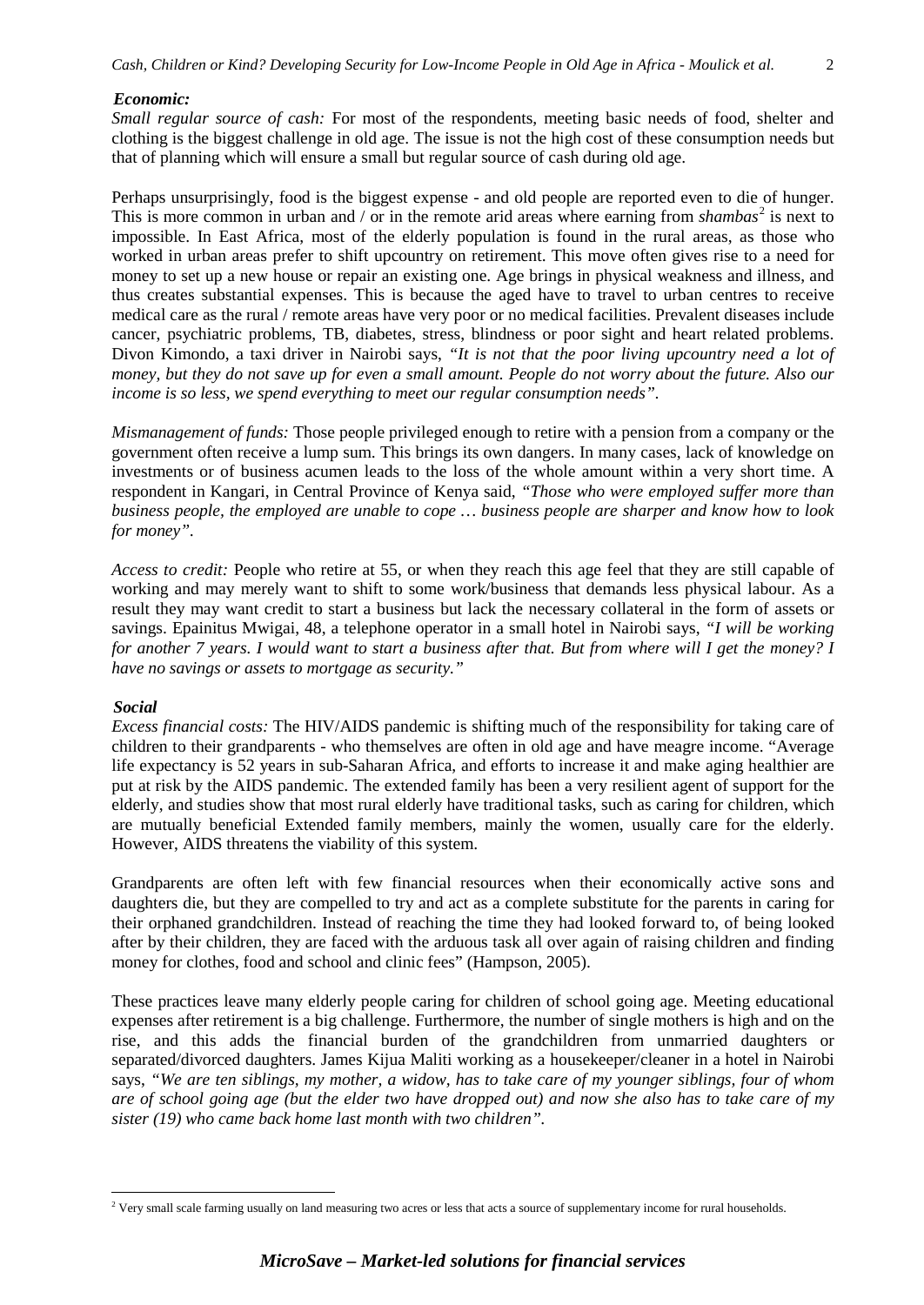*Social Challenges:* When people retire their lack of engagement in work makes them feel unwanted, a problem exacerbated by the disintegration of extended family structures, which have left parents and grandparents uncared for. This results in a feeling of loneliness, neglect and depression. The old are often made to feel that they are a burden to the society. As one respondent said, " *They* (old people) *die early due to stress*". Old people in rural areas are associated with witchcraft, which leads to some old people being social outcasts and further increases loneliness. *"As we grow old and young people start dying around the village, it's believed that we are the ones bewitching them"* says Kiiza, 55, a retired teacher from Kawempe division a suburb of Kampala, Uganda. Lack of money for transport and communication, which would have allowed them to visit children and relatives, aggravates the issue.

Some African countries, like Cameroon, have specific issues. Older people in Cameroon face a multiplicity of abuse of their rights, and are often imprisoned for flimsy and sometimes trumped up charges. Elderly Cameroonians own almost 80% of the land both in towns and villages. With the rising value of and demand for land, the rich and energetic younger people are keen to acquire the land and find ways to chase the old out. A legal battle which is required to follow is costly, almost always land them in jail due to lack of sufficient knowledge of existing land tenure laws, inability to hire lawyers, inability to speak French or English, no option of bail (HelpAge, 2005).

#### **Preparing for Old Age**

The study revealed both economic and social issues in relation to preparing for a secure old age. On the social front, respondents felt that Africans in general do not consciously plan for their future – there is little or no culture of saving up for future needs. Daily consumption needs take priority even though these are not always restricted to necessity items. Hence money, which could have been saved for the future, is used up. *"A lot of people do not prepare for old age, they take life easy, they do not think about the future, they come to regret*" says a respondent from the tea growing area of Kangari in Central Province, Kenya.

The common activities that are taken up, more as traditional practices, rather than as a conscious preparation for old age, are as follows:

*Investment in Assets:* Savings in the form of lump sum cash is rare. Most people save up to invest in some asset, which is expected to reduce costs (for example, build a house and save on rent in old age) or to help earn cash (cows, to earn from selling milk and calves, or rent from previously constructed low cost houses).

In rural areas, the most common form of investment is buying farmland for subsistence or supplementary income by selling some part of the produce, for example– vegetables or fruits. In other areas, they exchange farm produce for items such as milk, beans, maize and bananas. Most households have livestock (cows, goat, chicken), which help earn money by selling milk and eggs, sale of calves (the animal is reared by a household, the owner gets the first two calves, the cattle rearer gets the next), or sale of animal to meet emergency, mostly, big medical bills. Some long-term investments are also made in cash crops such as coffee, tea and vanilla. In recent years planting trees has become a lucrative business because of the high demand for wood (for charcoal, construction of houses, firewood for the tea factories, as well as for domestic use, and for electricity poles).

In urban areas in particular, people build houses/buildings for living or for renting out. Others invest in working tools such as weighing scales, brick making machines, workshop tools etc., which help earn income from them later.

In simple terms, the common trends in investment may be categorised as:

- Those with small savings commonly invest in small-scale farming (growing crops and rearing animals),
- Those with medium sized savings invest in small businesses e.g. butcheries, trading or rent farms for commercial farming.
- Those with larger savings invest in plots and build houses for rent, or buy a tractor to farm in large wheat farms.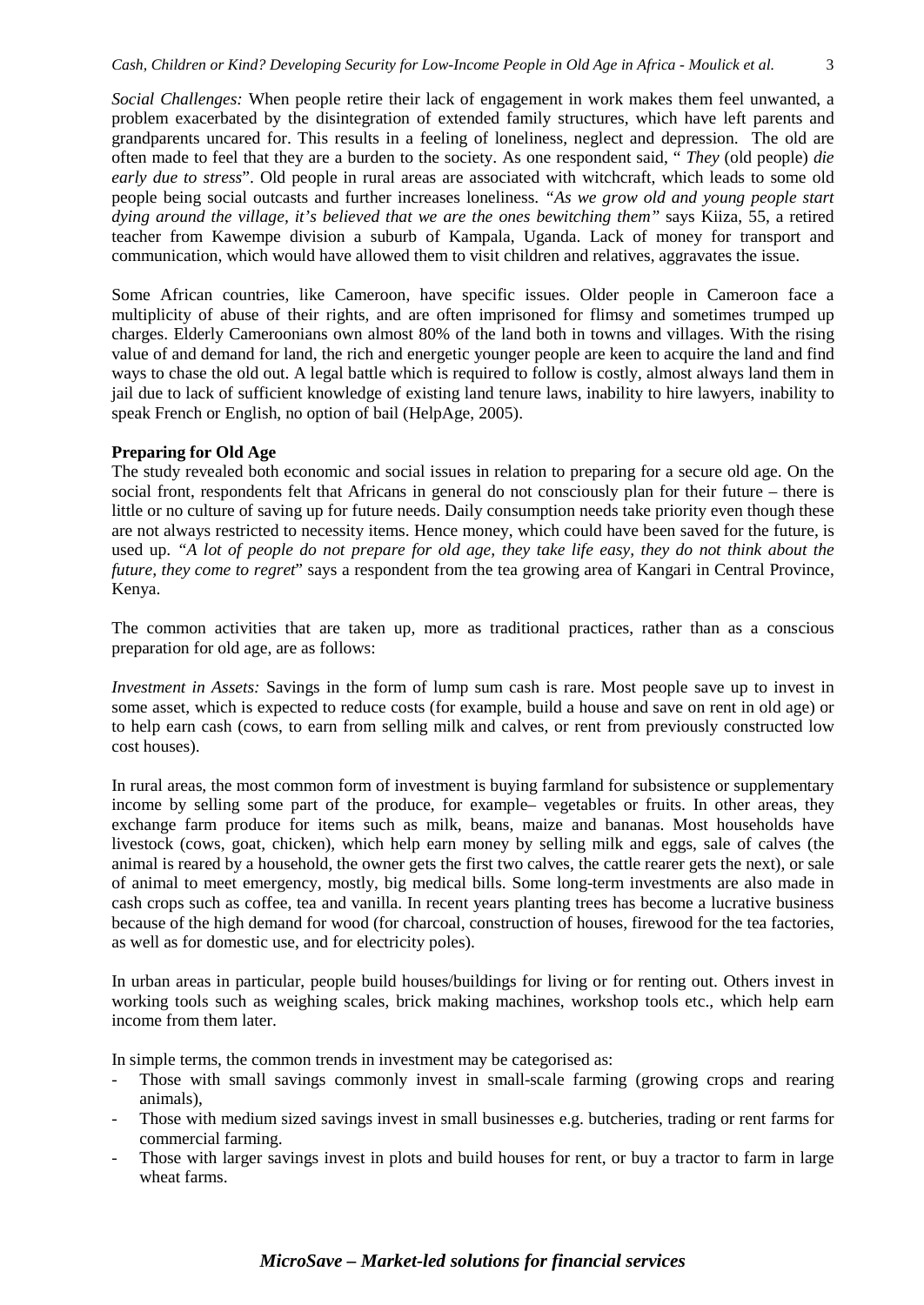4

Education is expensive in East Africa. In Kenya, education is free in government primary schools. Ordinary private schools cost about Ksh. 60,000 (\$800) annually. Secondary school costs Ksh. 45,000 to Ksh.60,000 (\$600-800) per child per year. There is additional cost for books, uniform, stationary, boarding and food. A common feeling among the respondents is, "*We parents try to give our best to our children, they are our biggest investment. But with the way things are changing one can never be sure of returns on this investment*".

*Invest in parallel business:* Many employed people invest in small agricultural projects or small enterprises during their employment years, which are run by their children or other family members, until they take over after retirement or old age. Those who can accumulate a lump sum, invest in long-term businesses such as building schools or renting houses in the towns and cities.

*Save Cash in Banks:* Saving up cash in banks is not the most common way to save. Most citizens of East Africa simply do not have enough faith in banks to entrust their long-term savings to them: *"…many banks have collapsed in the past…we do not trust banks anymore…"* In addition, banking charges are very high – particularly in Kenya. Market Intelligence's Banking Survey of 2004 identified 129 different types of charges levied by banks on their customers. With the small amounts that people mange to save, customers feel that banks deduct too much of their savings for two little service. Chris, a taxi driver in Nairobi says *"I have withdrawn my savings and stopped operating my account in Kenya Post Office Savings Bank as they deduct Ksh.720 from my savings as ledger fee, they charge me a withdrawal fee for a service for which I have to stand two hours in a queue while I am also missing out on business opportunities."* James a salary account holder in Akiba Bank has the same to say, *" I am charged Ksh.100 for every withdrawal. That most often would be half or the total amount I would want to withdraw. So I keep withdraw a lump sum when my salary is credited, and retain it with me, though I know it makes me spend more and also my money is not safe in my house in Kibera [biggest slum in Africa].*" Some respondents said that while people save up in banks through savings accounts or fixed deposits, these were more for short-term needs than very long-term requirements.

*Informal Groups:* Most women respondents (from low and middle income groups) and men (from low income groups) are members of informal financial groups – the "merry go-rounds" or Rotating Savings (and sometimes Credit) Associations. These bodies help them to save up some money that is eventually invested in an income-generating project or to buy small household items. Women attach a lot of importance to these groups for two reasons: firstly the social benefit of being part of a local homogenous group and secondly the secrecy of the membership and/or the amount saved from their husbands. Small amounts earned from activities such as gardening, charcoal burning, thatching houses, lawn mowing and other menial jobs<sup>[3](#page-4-0)</sup> are saved in these informal groups. The small amounts earned from such activities are saved in these informal groups as they accept small deposits at frequent intervals. Women find value in saving with microfinance institutions such as Faulu and savings and credit cooperatives so that they can borrow against these deposits. The money borrowed allows them to purchase plots of land, and/or livestock or to expand their small businesses. Only those people who are more informed and better off invest in shares, co-operatives and insurance policies.

#### **Methods of Saving**

All the above activities require funds big or small, short term or long term. These amounts are acquired in various ways.

*Specific Schemes:* With the lack of a strong savings habit and reliable financial system for the lowincome people, cash savings come mostly through forced savings as government schemes (National

<span id="page-4-0"></span><sup>&</sup>lt;sup>3</sup> This differs depending on whether it is rural or urban and may also differ by community e.g. the Kikuyu are more likely to engage in farm employment while the people from Western Kenya would engage in thatching houses.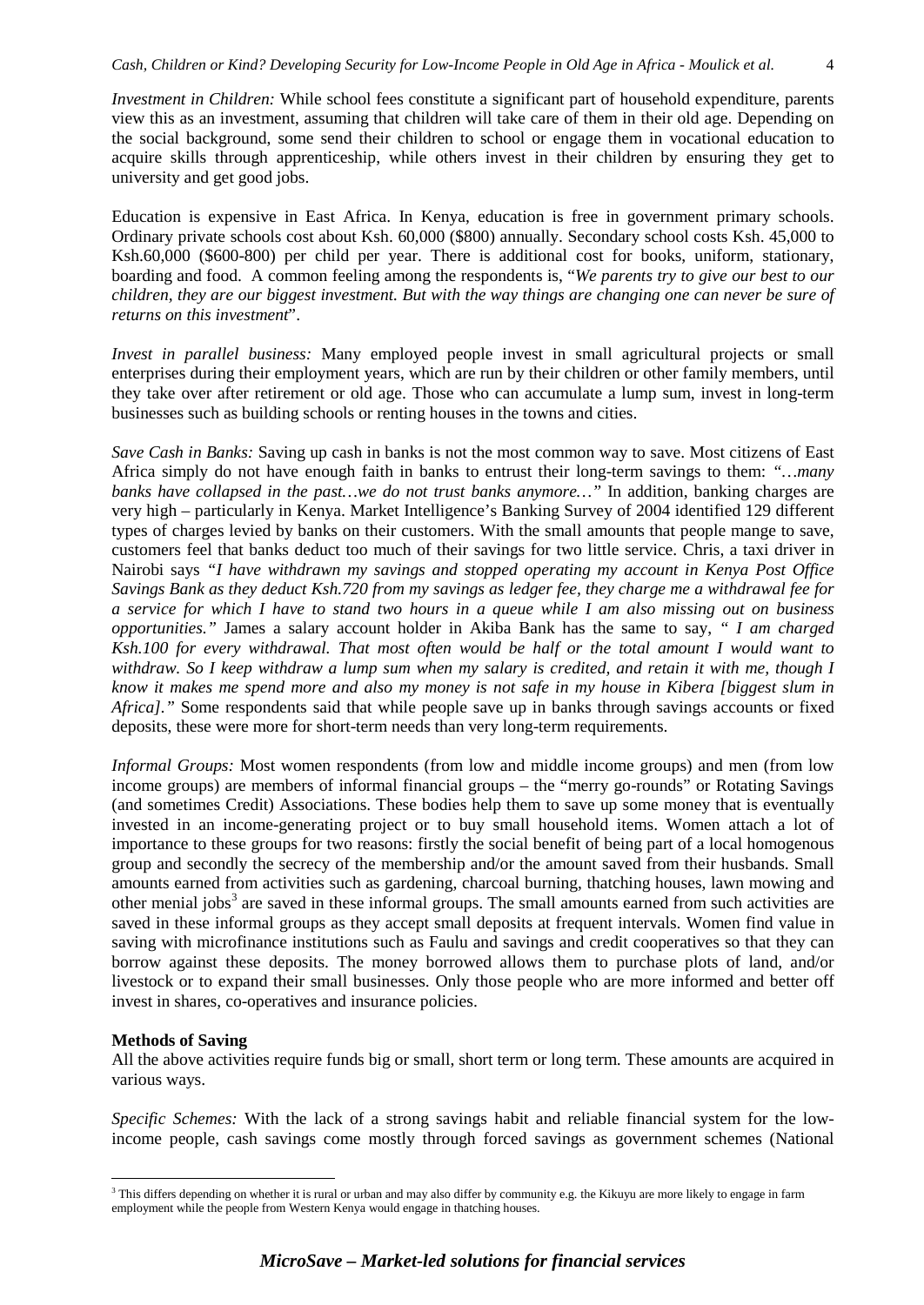Social Security Fund - NSSF), welfare schemes in cooperatives. Some people also join cooperatives for the purpose of borrowing against their savings. These loans help them buy assets, which will in turn bring income in their old age.

*Cash Savings:* Savings in cash are mostly short term, with an aim to pay for some planned or regular consumption need, or to use as a security to take a loan against it. People feel that income is disproportionate to the expenses and thus savings is not possible. People usually tend to consume all what is earned even before the month end. If however they manage to save small amounts, it is saved up in banks and informal groups or with MFIs.

These small cash savings are not directly for long term. They are short-term savings used to buy assets that will help in the long run to earn income or to use as security to get a loan. As Makanga from Mukono in Kampala, Uganda says, " *This* [savings with an MFI] *is just a stage for this money to rest as I plan for it."* Talking to clients of *Jijenge*, a contractual savings/recurring account with Equity Bank in Kenya, reveals that people find this contractual savings very helpful in saving up these small lump sums to use mainly for school fees or for buying household items, electronics in urban areas and working tools or cattle in rural areas. However the clients also said, a special savings product like this is not yet understood or popular in the region and thus the bank needs to conduct additional promotion to take the product out into the market. The performance of the product reinforces this - *Jijenge* contributes a very small portion to the deposits mobilised by the bank. By contrast, at BURO, Tangail in Bangladesh, the contractual savings agreement product accounts for two thirds of the net savings mobilised (see below). However discussion with the respondents (staff of Equity Bank and existing *Jijenge* account holders) reveals that more than 90% of the *Jijenge* clients renew their contract as soon as the account matures.

*Save at Home:* Due to high banking charges, limited outreach in rural areas and poor past performance of banks in East Africa, much of the cash savings would be found under the mattress. This kind of saving is again often targeted but for even smaller amounts, such as, buying Christmas small gifts. When the target is met, the saving cycle is repeated for another purpose. This is relevant for all age groups, especially for the old.

#### **Designing A Savings Scheme For Old Age**

*Awareness Generation:* The most important issue in the design of a savings scheme for old age, which was reinforced by many participants, was that most people do not consciously save. Thus there is a need to educate people on why one needs to save before offering a savings scheme to assist people develop the habit of saving for old age. Advisory services on investment and business planning were also requested, as many retired people lose their accumulated life savings in a few months as businesses fail due to lack of basic business management skills.

*Savings Product:* An analysis of the challenges faced by respondents and their approaches to saving, as well as their recommendations allows us to suggest the following product features. According to the respondents, the product "*Should target the forties and fifties simply because at this age one starts thinking ahead - 'old-age'."* Eligibility age should be above 40 and up to 70 years.

| The "P"  | <b>Features</b>                                                                     |
|----------|-------------------------------------------------------------------------------------|
| Product  | Small opening balance and operating balance                                         |
| (design) | Small deposit amounts at high frequency without charges                             |
|          | • No or limited withdrawal (may be lump sum every 5 or 10 years)                    |
|          | • Long term recurrent, contract or disciplined savings                              |
|          | Free withdrawals (of limited partial amounts) for emergencies – especially medical  |
|          | <b>bills</b>                                                                        |
|          | Should be able to use savings to access loans of partial amounts (90% of the saved  |
|          | amount) or 40% of the total investment                                              |
|          | Should have no fund diversion to cover unpaid loan arrears                          |
|          | Save up for a long period of time and at retirement, the saver is given a choice of |
|          | whether to take out lump sum cash or to be receiving a specified amount of money    |
|          | per month until death like a pension scheme                                         |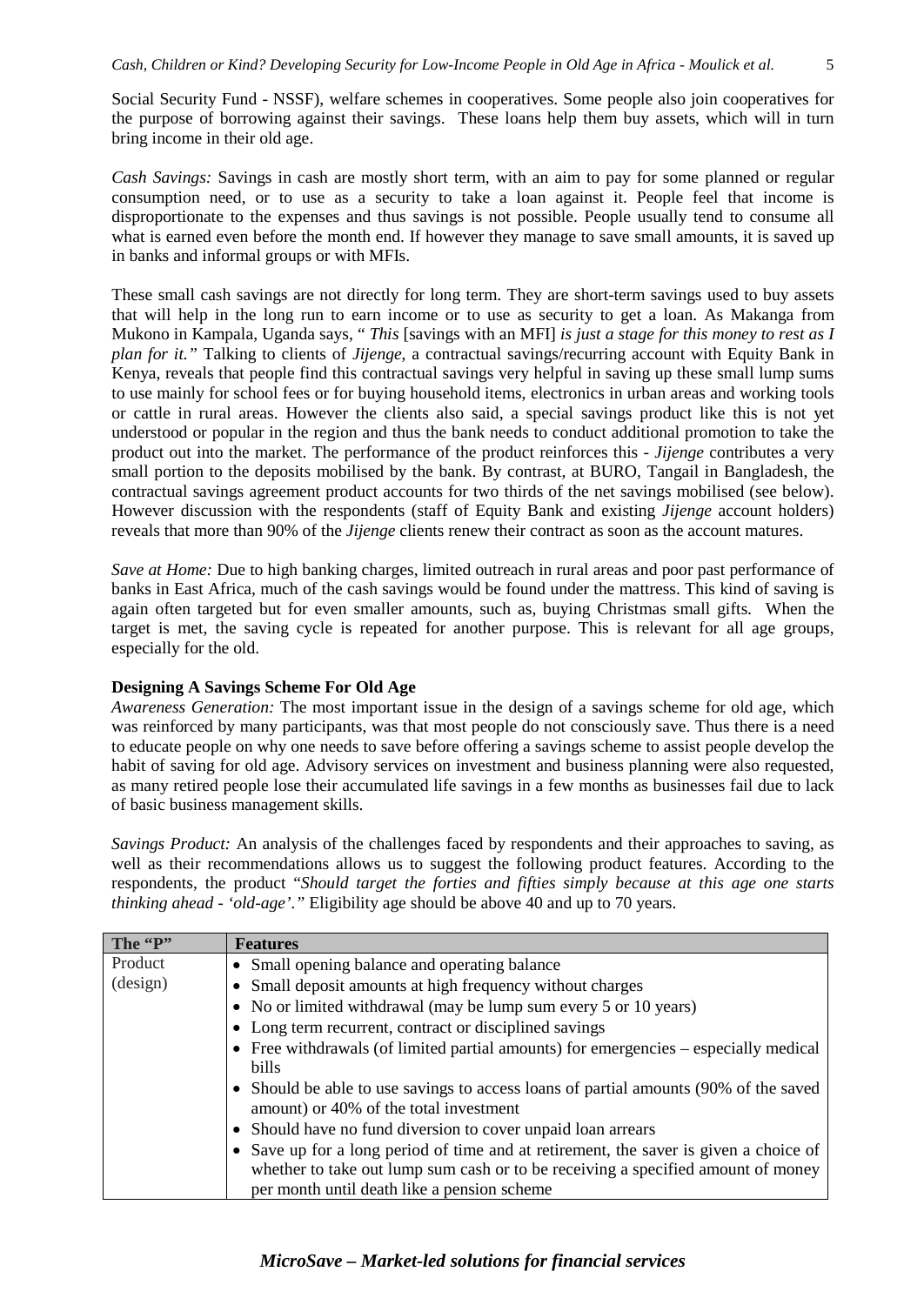| The "P"     | <b>Features</b>                                                                                                                                                       |
|-------------|-----------------------------------------------------------------------------------------------------------------------------------------------------------------------|
| Price       | • No or low transaction fees                                                                                                                                          |
|             | High returns on investment                                                                                                                                            |
|             | Interest rate on loans in proportion to interest on savings                                                                                                           |
| Promotion   | Most important, the product needs to be proactively promoted<br>$\bullet$                                                                                             |
|             | All terms and conditions must be explained in detail<br>$\bullet$                                                                                                     |
|             | Should have excellent customer service for the elderly<br>$\bullet$                                                                                                   |
|             | • Ensure long term security of saved amount                                                                                                                           |
|             | "We prefer government involvement since what would happen if the NGO<br>collapses"                                                                                    |
|             | "We dislike government sole involvement in the proposed scheme due to<br>bureaucracy in accessing savings"                                                            |
|             | "We prefer NGOs due to easy decision making"                                                                                                                          |
|             | • Involvement of religious institutions may attract potential savers too.                                                                                             |
|             | • Incentives and benefits: Should have support services such as treatment, funeral                                                                                    |
|             | support, counselling and business (investment) advisory services, and medical                                                                                         |
|             | insurance cover. Special staff who would monitor the scheme, educate people,                                                                                          |
|             | encourage savings. The respondents also felt that financial institutions could also<br>educate people on how to prepare for old age as well as how to run businesses. |
|             | • The name of the product should attract potential customers and so should explain                                                                                    |
|             | the target and purpose, such as: Savings for the Elderly, Long term Savings Fund,                                                                                     |
|             | Save for the Future.                                                                                                                                                  |
| Place       | Should be accessible in remote areas, as "services need to be convenient, since                                                                                       |
|             | we'll definitely become so weak to walk long distances."                                                                                                              |
| Positioning | • Helps people to develop security                                                                                                                                    |
|             | • Helps plan a secured future                                                                                                                                         |
|             | Cares for the client's welfare even when they are not most productive for the bank                                                                                    |
| Physical    | Documentation should be minimal and simple                                                                                                                            |
| Evidence    | Branches to have special arrangement for the elderly, especially those who are sick                                                                                   |
| People      | • Good support from staff who deal with clients with time, patience and clarity                                                                                       |
|             | Staff specially trained to deal with the elderly                                                                                                                      |
| Process     | Should be minimal and simple<br>$\bullet$                                                                                                                             |
|             | Accessing the saving by the beneficiary should be simple                                                                                                              |
|             | • Additional support in counselling/training for business                                                                                                             |

Another scheme that was suggested was as follows:

#### *A Pension Cum Mortgage Scheme*

Many participants felt that their savings made should not remain as cash at the bank but should go into investments in order to generate a higher return. They referred to SACCOs that engage in property investments - although some of these are seen to be unreliable. Thus they suggested that:

- The saver would commit to regular and long-term saving
- The bank would use these (long-term) funds to purchase property (land and/or buildings) on behalf of the savers.
- At the point of retirement or a certain agreed time thereabout, the land would be subdivided into small plots and distributed to the savers.
- If the investment were in building(s), the bank would continue managing the building(s) and the savers would receive the earnings on a monthly basis.
- The saver would be allowed to borrow against his long-term pension savings.
- The bank would also provide insurance services so that in case of death, or disability the policy provides for basic needs.

### *MicroSave – Market-led solutions for financial services*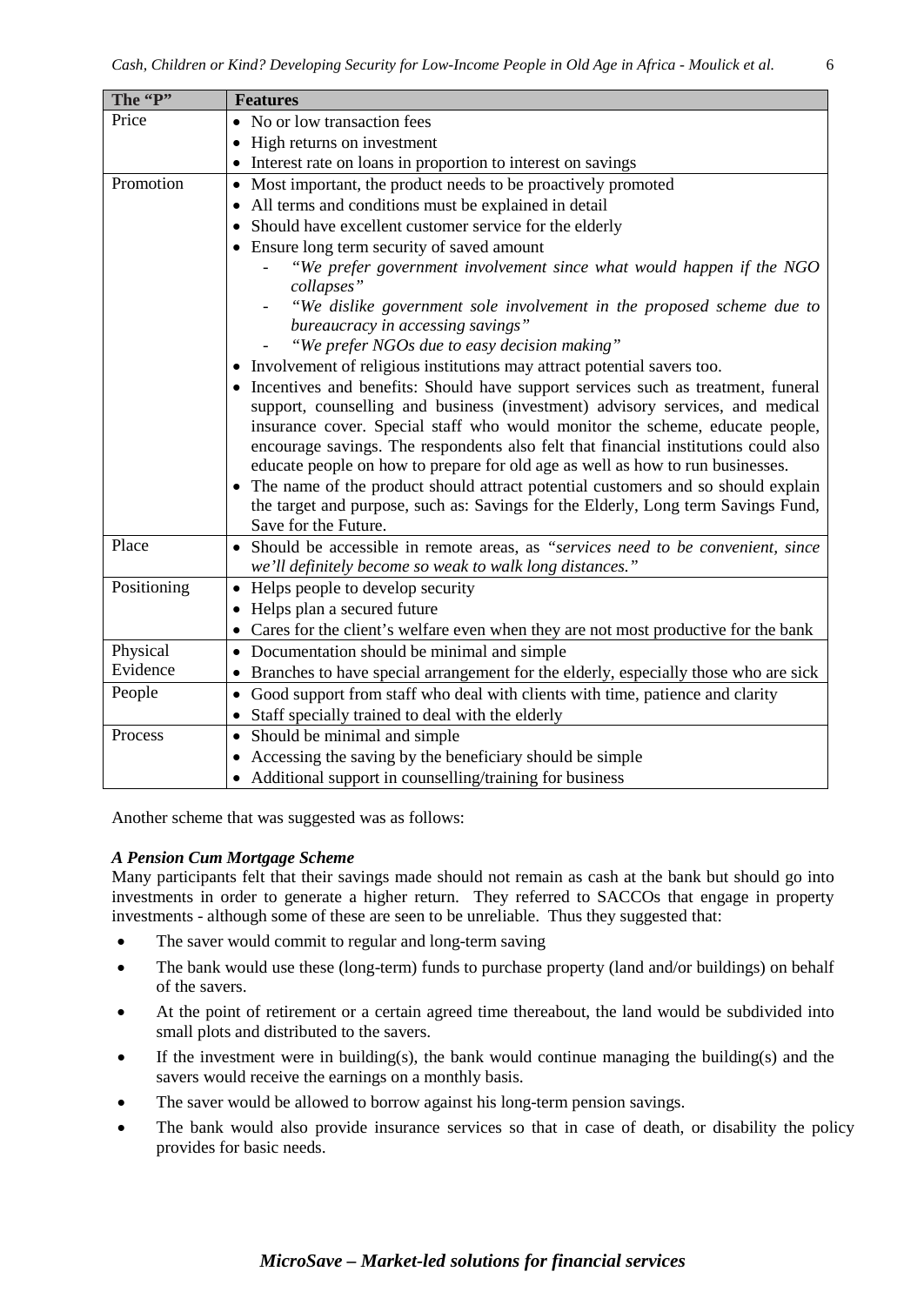#### **Conclusion**

*Demand Side*: Currently, low-income people rarely plan for old age – either because they do not think they need to do so until it is too late, or because they are too busy living hand-to-mouth. However many lowincome customers require access to emergency funds to respond to crises (and opportunities). These emergency funds can take the form of loans against or of limited withdrawals from long-term, contractual savings.

When the low-income people do start to make provision for old age, they are using a variety of informal and often insecure approaches to meet this goal. The most common way of savings is however through small investments in land, housing, livestock, working tools, small business etc. A key reason for savings through in-kind investment in preference to savings in cash lies in the economic trends in East Africa. The inflation rate has varied from 4 and 9 % in the three East African countries and the currencies have mostly devaluated over the past five years (CIA – The World FactBook). This increases the cost of living and have negative impact on long-term savings, especially which is felt by the poor who save small amounts. Furthermore, most banks in East Africa are over-liquid and the T-bill rates in the region are relatively low (as of May 2005 around 8%). As a result banks do not provide attractive interest rates on deposits, particularly for relatively low-value accounts.

While in-kind investments can bring in better returns than cash savings, these approaches often fail – investments are unsuccessful, children do not take care of their parents as hoped, livestock dies, crops fail or people to whom they have rented land or housing do not pay (Wright and Mutesasira, 2001).

Savings in cash is preferred over investment when it comes with specific conditions. For example, for all the discussion of returns amongst the focus group participants, it is above all the discipline of contractual savings arrangements that makes them attractive. Small but regular savings soon generate a relatively large lump sum. As noted above, at Equity Bank in Kenya, even when the interest rate paid on the product was nominal, over 90% of people who completed one *Jijenge* product contract, renewed and started another contract immediately.



#### **Contractual Savings at BURO, Tangail in Bangladesh**

BURO, Tangail's contractual savings product has grown faster than any other savings product and now

The potential market for long-term contractual savings services to provide security in old age is huge and growing over time. The two potential markets are:

 $\triangleright$  The middle aged who would require old age financial services in about 20 years time; and

#### *MicroSave – Market-led solutions for financial services*